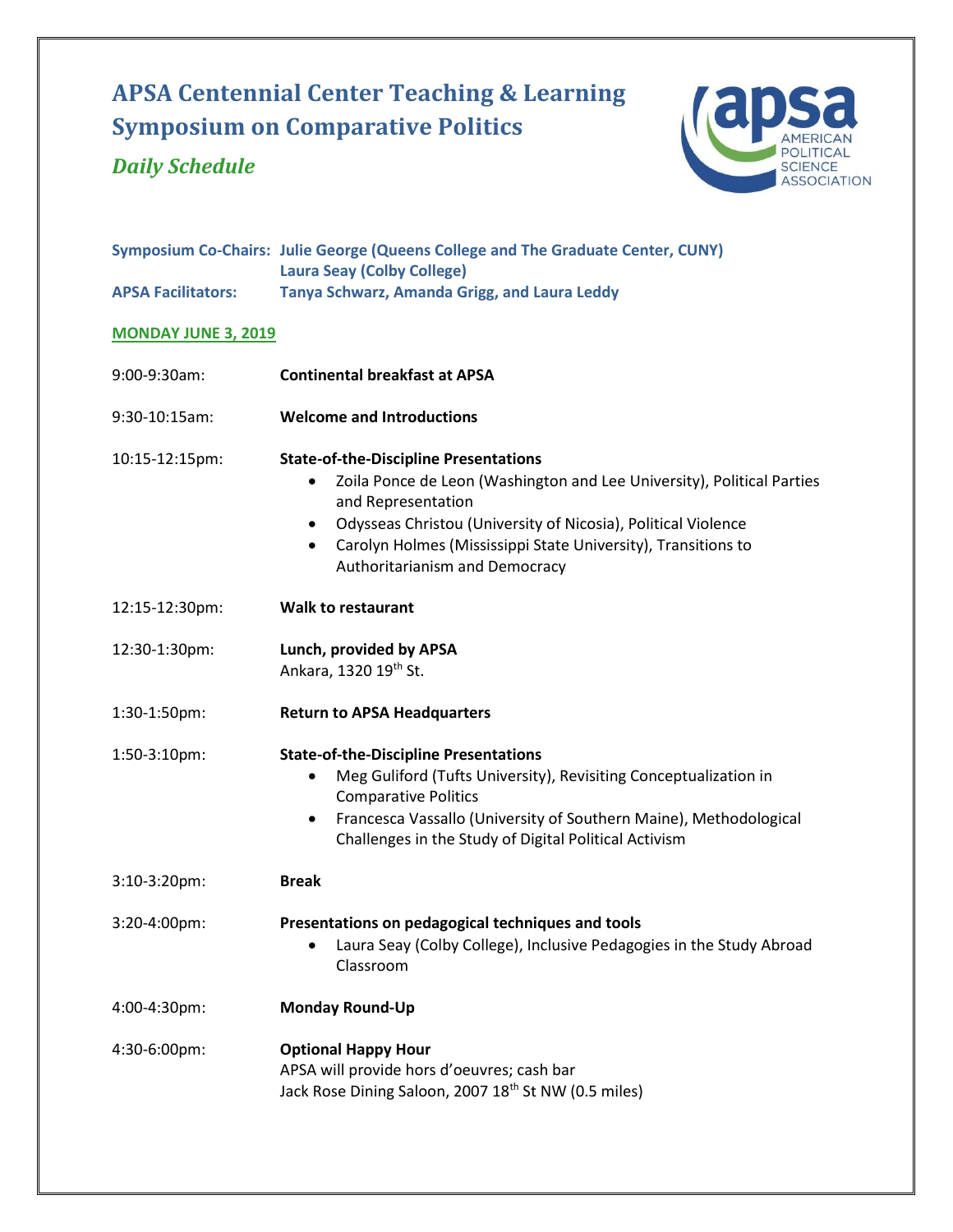#### **TUESDAY JUNE 4, 2019**

| 9:00-9:30am:   | <b>Continental breakfast at APSA</b>                                                                                                                                                                                                                                                                                                  |
|----------------|---------------------------------------------------------------------------------------------------------------------------------------------------------------------------------------------------------------------------------------------------------------------------------------------------------------------------------------|
| 9:30-10:50am:  | Presentations on pedagogical techniques and tools<br>Julie George (Queens College and The Graduate Center, CUNY), The<br>$\bullet$<br>Holistic Syllabus: Uniting Pedagogy and Substance<br>Miruna Barnoschi (Northwestern University), Using the Case-Study<br>$\bullet$<br>Method in the Classroom                                   |
| 10:50-11:00am: | <b>Break</b>                                                                                                                                                                                                                                                                                                                          |
| 11:00-11:15am: | Group photo                                                                                                                                                                                                                                                                                                                           |
| 11:15-12:35pm: | Presentations on pedagogical techniques and tools<br>Mary Anne Mendoza (UC Irvine), Using In-Class Debates to Inform Essay<br>Structure<br>Nandini Deo (Lehigh University), Active-Learning Strategies through<br>$\bullet$<br><b>Competitive Teams</b>                                                                               |
| 12:35-12:45pm: | <b>Walk to restaurant</b>                                                                                                                                                                                                                                                                                                             |
| 12:45-1:45pm:  | Lunch, provided by APSA<br>Duke's Grocery, 1513 17th St. NW                                                                                                                                                                                                                                                                           |
| 1:45-2:00pm:   | <b>Return to APSA Headquarters</b>                                                                                                                                                                                                                                                                                                    |
| 2:00-3:20pm:   | Presentations on pedagogical techniques and tools<br>Dannica Fleuss (Helmut-Schmidt-University, Hamburg), A Modular<br>٠<br>Toolkit for Teaching the Measurement and Comparison of<br><b>Democratic Quality</b><br>Michele Leiby (College of Wooster), Service-Learning Research<br>٠<br>Projects on Political Violence and Migration |
| 3:20-3:30pm:   | <b>Break</b>                                                                                                                                                                                                                                                                                                                          |
| 3:30-4:00pm:   | Friday round-up & creation of teams                                                                                                                                                                                                                                                                                                   |
| 4:00-5:00pm:   | Team break-out session (Stage: planning/design of teaching resources)                                                                                                                                                                                                                                                                 |
|                |                                                                                                                                                                                                                                                                                                                                       |

#### **WEDNESDAY JUNE 5, 2019**

| 9:00-9:30am:        | <b>Continental breakfast at APSA</b>                                  |
|---------------------|-----------------------------------------------------------------------|
| 9:30-11:00am:       | <b>Team break-out session</b> (Stage: creation of teaching resources) |
| $11:00 - 11:15$ am: | <b>Break</b>                                                          |